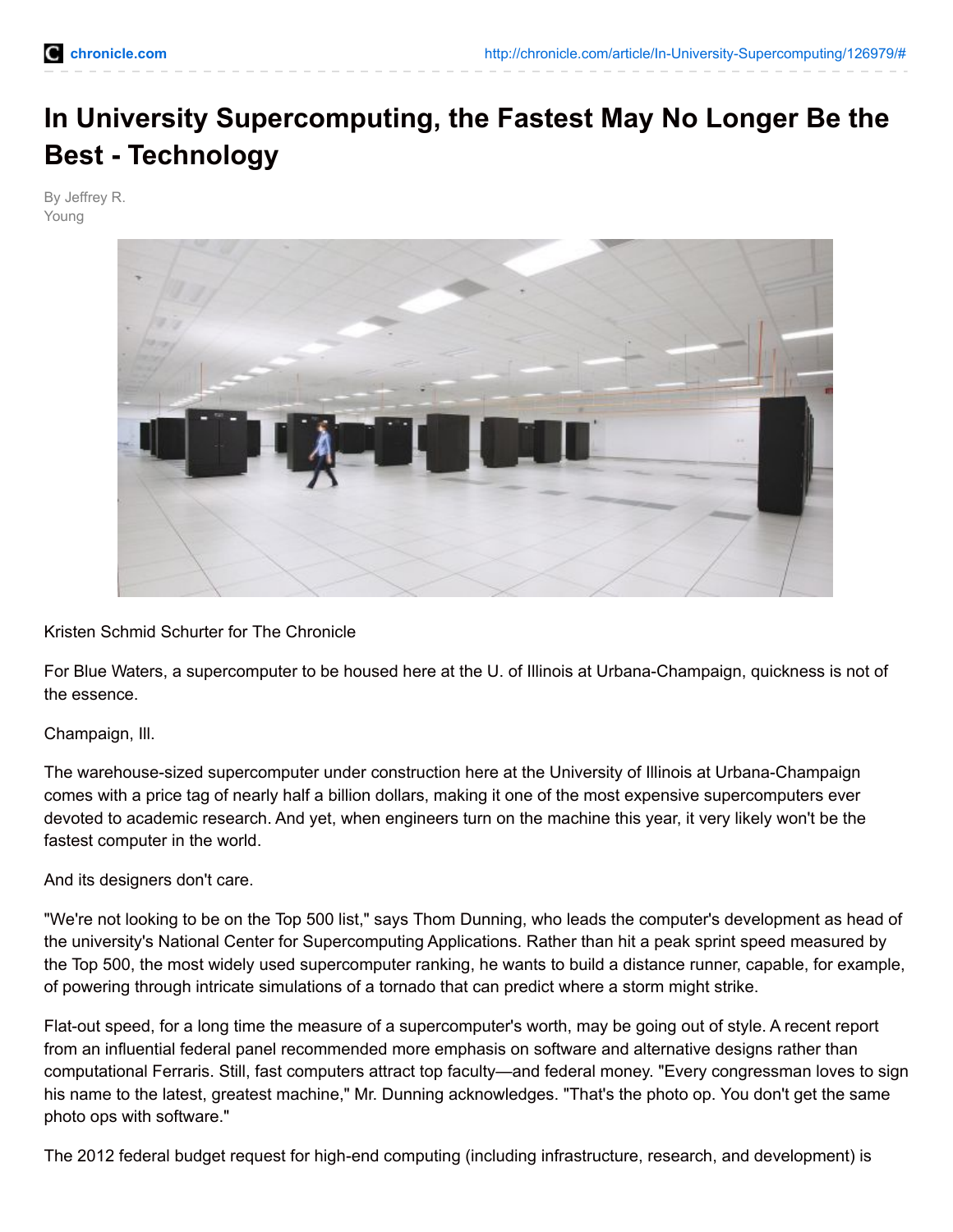about \$1.6-billion. So the heightened debate over the need for speed could shape how this money gets divided up and have a major influence on the universities that house supercomputers.

Like Mr. Dunning, some leaders now argue that a single test of top computing speed often doesn't reward clever software designs—and that software is increasingly the bottleneck that slows simulations that might otherwise lead to scientific breakthroughs, such as understanding that tornado or the intricacies of a biological cell, which are two of the tasks that the new machine here, called Blue Waters, will undertake.

That argument was made strongly in the federal report, issued in December by the President's Council of Advisors on Science and Technology. It calls for a more balanced portfolio of U.S. supercomputing development, and warns against an overemphasis on speed rankings like the Top 500 list. "Engaging in such an 'arms race' could be very costly, and could divert resources away from basic research aimed at developing the fundamentally new approaches" to supercomputing, the report states.

Think, say advocates, of the folly of a best-car list based only on top speed. So what if a Ferrari is faster than a Volvo station wagon when you have to take two kids to soccer practice?

But as any college leader knows, rankings are hard to ignore. Just last week, when Yale University unveiled a highperformance computer, Steven M. Girvin, deputy provost for science and technology, called it "among the top 100 academic machines in North America."

Even President Obama referenced the supercomputing speed race in this year's State of the Union address, noting that China, not the United States, now boasts the world's fastest computer. It's the first time a Chinese machine has been No. 1 on the Top 500 ranking, calling policy makers' attention even more to the race for speed.

So the pressure is on Blue Waters, which floats on federal money—the National Science Foundation has contributed \$208-million over several years to build it. Mr. Dunning admits that the new computer has to lead to some clear scientific breakthrough. In fact, this center has made big news before. It's where the first popular Web browser, Mosaic, was invented as a tool to help scientists here manage their data. That advance ended up sparking an information and e-commerce revolution. If the new supercomputer can come up with something like that, nobody will care if it doesn't top a speed list.

## **Touring the Machine**

Because Blue Waters is the kind of supercomputer you could use to design nuclear weapons, the building here in Champaign has plenty of spy-movie security measures not usually found on college campuses. Visitors must submit to a retina scan, for instance, then enter a holding chamber that checks their weight to make sure no unapproved freeloader is tagging along.

A football-field-sized computer room on the second floor will soon contain 300,000 processors operating in unison. The closely packed computer chips will generate so much heat that water will be continually streamed through cooling pipes (hence the machine's name). IBM produced the processors, which are so new that their specifications remain a trade secret. (The researchers all signed nondisclosure agreements.)

In the supercomputing world, getting a new computer is vastly more complicated than taking a machine out of a box and pressing the "on" switch. The entire design is a research project. Much attention is paid to the "interconnects" that link the chips: It's no use having superfast processors if the instructions that coordinate their activity are delivered inefficiently.

Blue Waters also takes a unique approach to data storage. Borrowing from the design of the human brain, some memory actually lies along the pathways between processors. Even traveling at the speed of light along fiber-optic cables, data moving from the large tape-storage library, elsewhere in the building, to the processors can cause split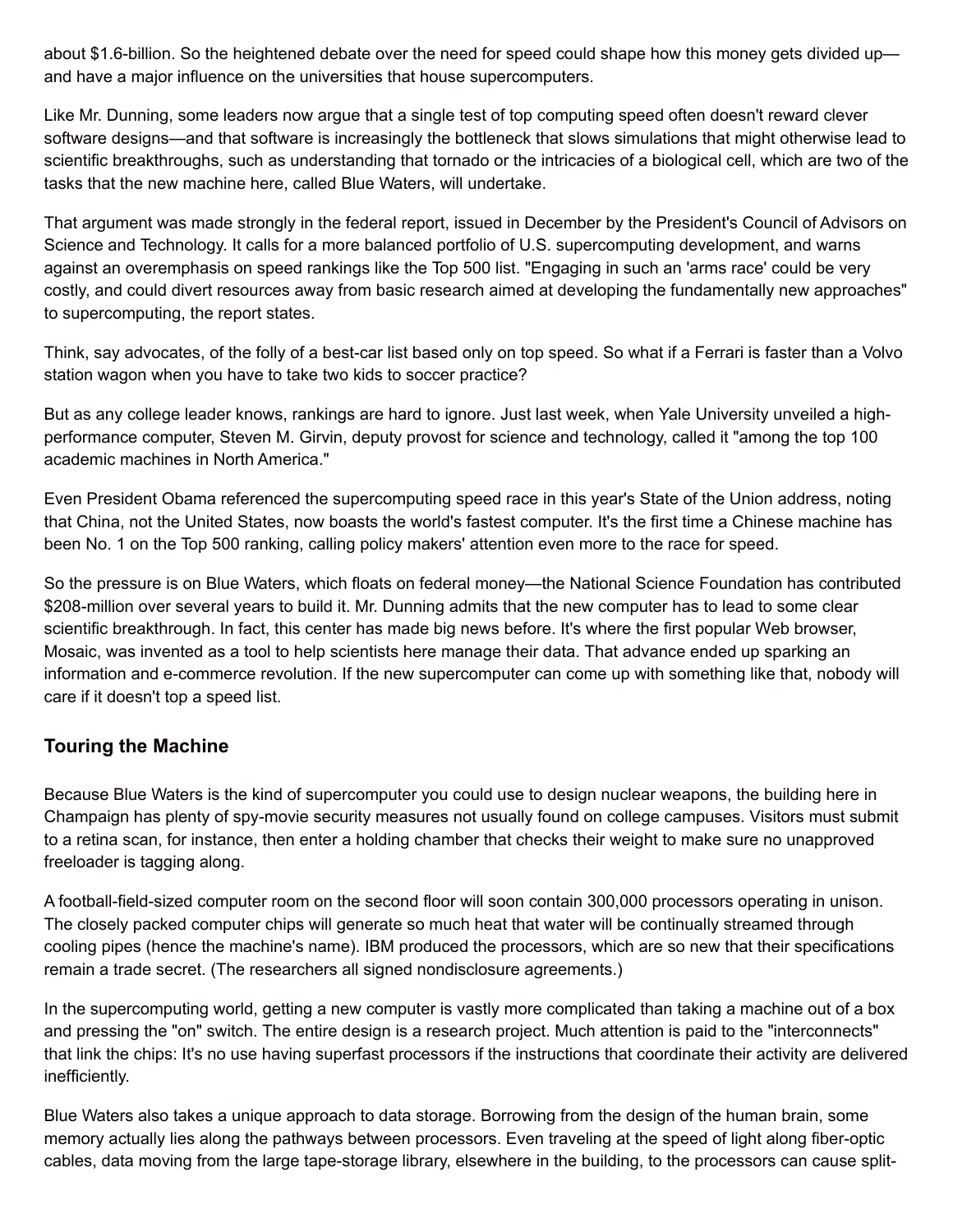second delays that can degrade performance.

This computer is one of the first whose brain is arguably faster than ours, at least "by some metrics that are very rudimentary and very debatable," says Marc Snir, a computer-science professor at Urbana-Champaign who is a principal investigator on the Blue Waters project. (That claim may worry science-fiction fans. In the novel *2001: A Space Odyssey*, the murderous computer HAL was invented in Urbana. But Mr. Snir insists that fact won't follow fiction: This computer will have no possibility of developing a will of its own.)

It didn't used to take all this effort to make a supercomputer faster. For decades, improvements in individual chips brought speed gains without the cumbersome interconnects. But it has become impractical to make individual chips faster using today's technologies; hence the move to parallel systems with hundreds of thousands of processors pulsing together.

Adding so many chips brings expensive challenges, like providing enough power for the system, cooling the machine, and building the software that can manage dividing a simulation among so many processors, or cores.

"As we move into tens of millions and hundreds of millions of cores, we'll have to think differently about how we program the machines," Mr. Snir says. "The software may look very different."

The heyday of computers like Blue Waters—those as big as football fields—may soon be over, some scientists argue. Most machines to come may use a system that works more like a search engine, distributing computational problems among processors distributed across a broad physical network, often called a cloud.

That's the focus of Dan Reed, vice president for technology, policy, and strategy at Microsoft Research, who calls this research area the next generation of cloud computing.

"If you look at the insights we have gleaned from massive search engines and cloud infrastructure, those things are really bigger than any of the supercomputers that have been built before," he says.

Proponents of single-location machines like Blue Waters argue that the cloud will simply never be able to crunch numbers as fast as their systems, because of the time it takes data to move across a network.

And even fans of the cloud approach applaud building at least a few machines like Blue Waters, which many compare to the Hubble Space Telescope—an expensive instrument reserved for the most challenging problems, but not the tool that most scientists use.

The real question for research computing, then, is where to invest the most energy and money. If supercomputers are like cars, which ones belong in the national garage?

## **Measuring Speed**

It's not clear how well Blue Waters will do on the Top 500 list. That will depend in part on whether or not other countries unveil even faster machines at about the same time—as Japan and possibly China may do.

But perhaps it shouldn't matter if Blue Waters tops the list, says Jack Dongarra, director of the Innovative Computing Laboratory at the University of Tennessee at Knoxville. He should know. He's one of the creators of the ranking.

"I criticize this list as well," he says, because it reflects only how fast a computer solves a series of algebraic equations. "These computers are complicated, and they have many facets, and we should evaluate the different components that go into the systems."

He recently helped create a new speed test, one that considers many variables, called the HPC challenge benchmark. It measures things like how fast data can be stored, retrieved, and moved within the computer. But the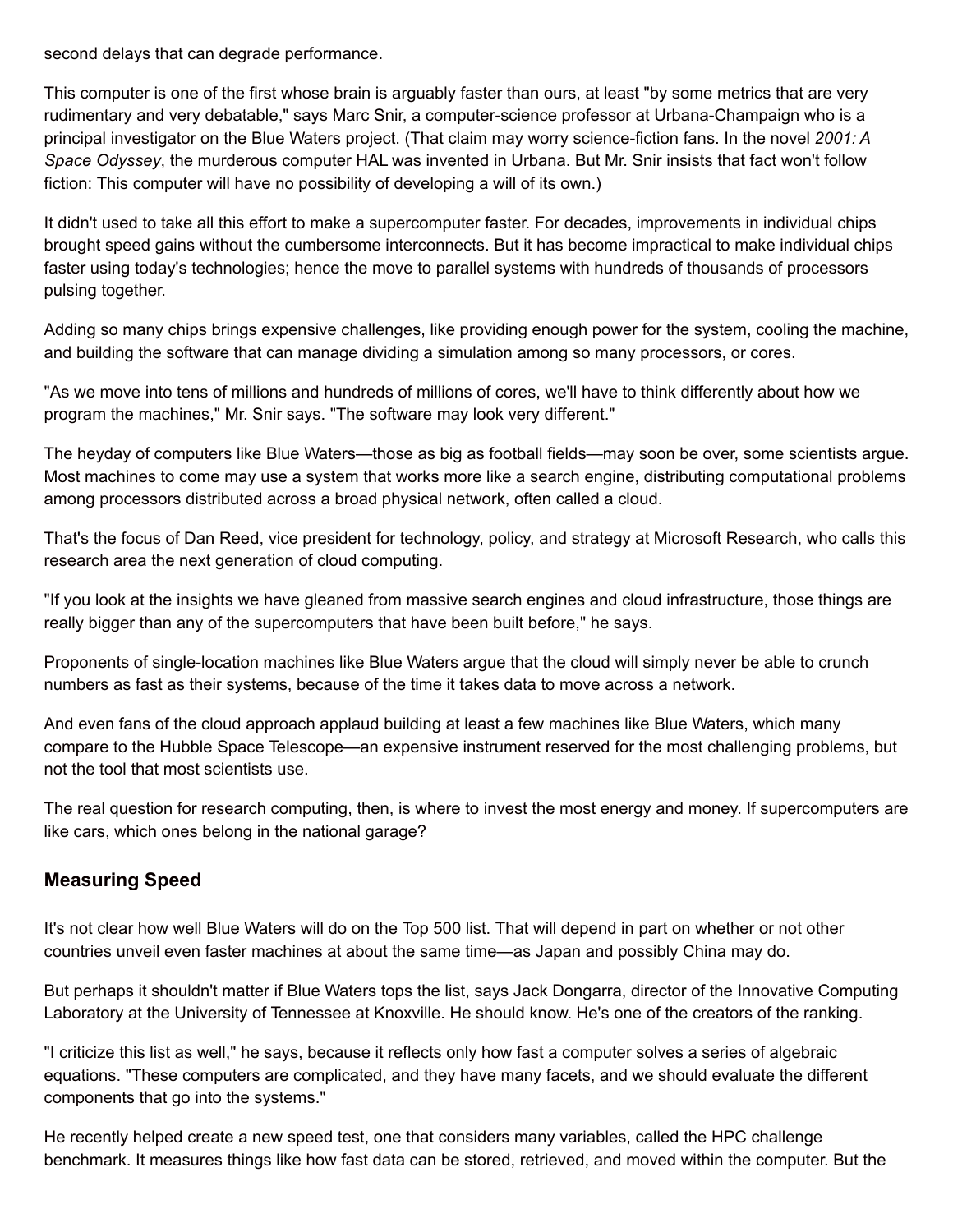test is not as popular as the method used by the Top 500 list, although the NSF and other U.S. agencies have used it, he says. It doesn't produce a ranking, since there is no way to fairly reduce the variables to one number for comparative purposes—in the same way *Consumer Reports* doesn't produce a single ranking for all cars, he says. "I wouldn't want to make policy based on one number."

In November, still another supercomputer ranking was unveiled, at a conference in New Orleans. This one, called Graph500, does produce a ranking, but it is based on how fast supercomputers solve complex problems related to randomly generated graphs, rather than on the simpler computation of the Top 500. Some computers that had ranked well on the Top 500 ran the Graph500, but their operators refused to announce the scores, most likely because they fared less well.

Does that mean China may not actually be ahead in the supercomputing race? Hard to tell, unless its computers participate in alternative challenges to Top 500. One scientist here speculated that the Chinese computer may have been designed simply to do well on that one test.

Mr. Dongarra says he saw the Chinese machine when he visited China's National Supercomputing Center, about two hours' drive from Beijing. "It's state-of-the-art in many ways," he says, noting that he was impressed by the unique interconnections among processors that researchers there had developed.

Mr. Reed, of Microsoft Research, says he, too, has been impressed by China's efforts. "I used to say that in the highperformance computing race, the U.S. was laps ahead," he says. "Now it's steps ahead."

#### **No Guarantees**

Why do researchers need such fast machines, anyway?

Klaus Schulten, a physics professor at Urbana-Champaign and a leader in exploring how biological cells function, is one who says he needs a machine that can perform quickly enough, and consistently enough, to run computer models so complex that they would take previous machines years to calculate. Now the same simulation should run in a couple of months. He began his work at top German universities and says he was drawn to Illinois because of the university's supercomputers.

His plan for Blue Waters is to create a high-resolution simulation of a key part of a living cell, called an organelle, on a scale that has never before been attempted. "A living cell has as many proteins as the United States has citizens," he says. "For the last 50 years, we were investigating the individual members of the society, the individual proteins. Now we want to go to the society."

"When I came to America and I saw my first football game, I didn't know what was going on. I just found it beautiful the people and the colors were nice and the girls dancing, that was nice. But that was about the most I got out of it," Mr. Schulten says. That's a good metaphor for scientists's minimal understanding of molecular behavior when they watch cells under the microscope, he says. "We have no clue how the cells do things. Now we have to find out the rules of the game."

He hopes the computer simulation will do that—but there's no guarantee that it will yield a breakthrough. In case it doesn't, he hopes to make an even more high-definition model for the next generation of supercomputers, whatever form they take.

For much of his career, Mr. Schulten has been able to stay in front of peers doing similar research, he says, because of his focus on getting time on advanced supercomputers. He showed a visiting reporter a parallel supercomputer he and his colleagues built themselves years ago, which is now in a Plexiglas case outside his office, underneath a colorful printout of the cell model the machine devised.

The professor has also had to build his own software, since there wasn't any available when he started. Now the